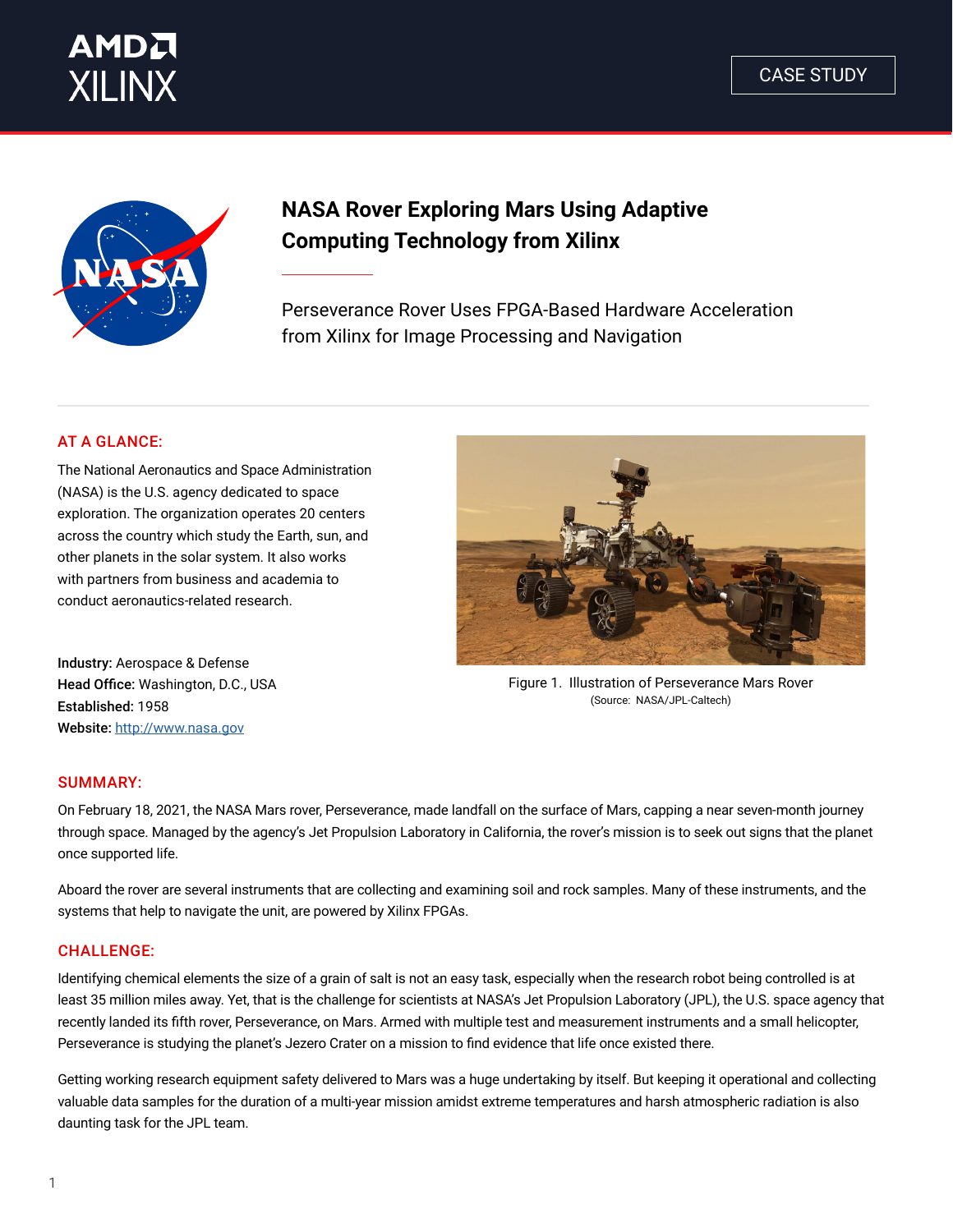

#### SOLUTION:

A Xilinx radiation-hardened Virtex 5 (SIRF) FPGA brings computer vision and AI to a space exploration rover for the first time. The FPGA accelerates certain tasks, including image detection, matching, and rectification. It also analyzes and filters out useless data that it has captured before sending it to Earth.

One of many research instruments aboard the Perseverance rover is named PIXL (Planetary Instrument for X-ray Lithochemistry). This tool, powered by a Xilinx radiation-tolerant Virtex 4 FPGA, features an x-ray spectrometer and high-res imager to help identify chemicals in the Martian landscape.



Figure 2. Xilinx Virtex FPGAs power many systems on the Mars Perseverance rover. (Source: NASA/JPL-Caltech)

Xilinx Virtex II FPGAs are also used in Mastcam-Z, a 3D imaging system that captures detailed images and video of distant objects at high speed; Electra-lite, a UHF transceiver; and SHERLOC, an instrument used to detect minerals and organic molecules.

Additionally, Virtex II was instrumental in a radar-based sensor that provided range and velocity measurements to guide Perseverance to a safe landing on Mars.

All the Virtex FPGAs used on Perseverance are either radiation-tolerant or radiation-hardened by design.

Xilinx FPGAs have been part of satellites and space exploration for more than 20 years and have been an integral part of NASA's Mars rover missions, including Spirit, Opportunity, and Curiosity.